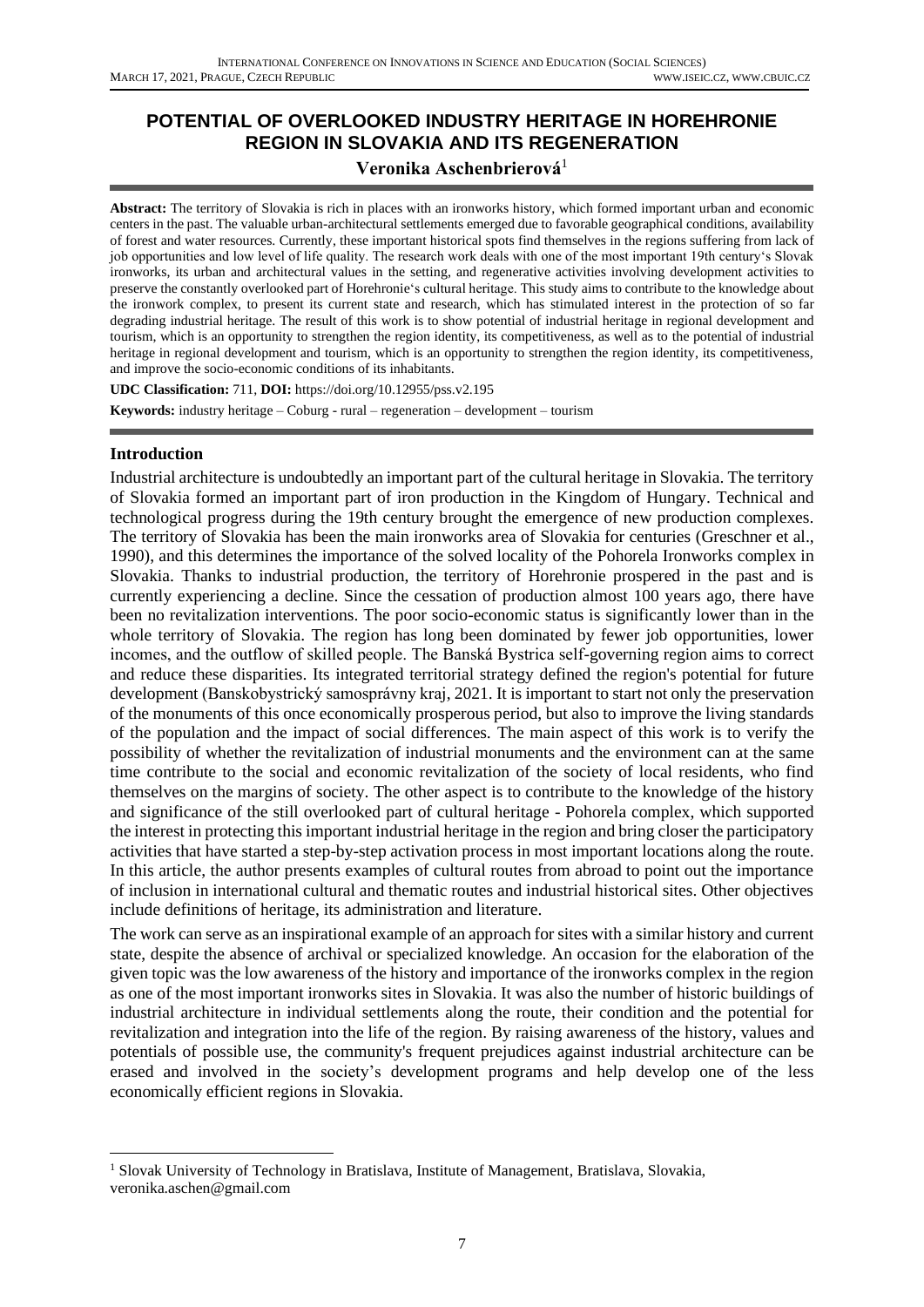### **Pohorela complex**

The history of the Pohorela Ironworks complex in Horehronie relates to the Coburg family. With the establishment of ironworks in this region contributed to a significant construction-technical and urbanization boom in this region. The Coburg family has supported the systematic application of modern technologies in their companies since the first half of the 19th century. The Pohorela (Coburg) ironworks complex consists of seven settlements along the upper course of the river Hron. The geographical conditions of the valley made it possible to make ideal use of the potential of the river's water flow and enough wood from the large-scale forests (Holec, 2010). The complex consists of the settlements Červená Skala, Zlatno, Vaľkovňa, Švábolka, Nová Maša (Ferdinandova huta), Pohorelská Maša (Augustova huta) and Polomka-Hámor (Lujza huta) in the distance of 20 km long. These were gradually established with iron processing technology and increasing demands on production and products. The first blast furnace was built in Červená Skala in the second half of the 18th century by F. Koháry, and after the end of working, the more modern blast furnace Ferdinandova huta was built in the new locality of Nová Maša, also closer to the complex administration. In the meantime, the ownership of the complex and forests in the region passed under the administration of the Coburg family. Pohorelská Maša became the seat of the complex administration and the summer residence of the family. The Coburg family had a manor house with a large park, a roman catholic church in the neo-gothic style and later a private railway station right in the park. In the individual settlements, there were pits, sheet metal and iron rolling mills, a clinic or other objects of the ironworks colony connected to the production objects. The first most modern sheet metal rolling mill in Hungary was established in Švábolka. At the end of the 19th century, steel was also produced in Nová Maša using a Siemens-Martin furnace. Ironworks were awarded several times at industrial exhibitions (Šarudyová, 1989).

#### **Theoretical background**

The theoretical basis of the article is based on international conventions. The International Committee for the Conservation of the Industrial Heritage (TICCIH) defined industrial heritage as "remains of industrial culture which are of historical, technological, social, architectural or scientific value. These remains consist of buildings and machinery, workshops, mills and factories, mines and sites for processing and refining, warehouses and stores, places where energy is generated, transmitted and used, transport and all its infrastructure, as well as places used for social activities related to the industry such as housing, religious worship or education." It also specifies the importance of the social value of industrial heritage ,....as part of the record of the lives of ordinary men and women, and as such, it provides an important sense of identity. It is of technological and scientific value in the history of manufacturing, engineering, construction, and it may have considerable aesthetic value for the quality of its architecture, design or planning." (TICCIH, 2003; Fragner, 2013). Industrial heritage documents the industrial past, technological development (know-how) and social life. To create a significant part and identity of the territory, which contain tangible, intangible values as well as movable and immovable components. It reflects the coexistence of cultural and natural landscapes. (ICOMOS-TICCIH, 2011)

Industrial heritage is a generally internationally recognized socio-cultural and economic category, it is material evidence of the civilizational changes initiated and shaped by industrial production. (Kráľová, 2011). TICCIH (2011), in the Dublin Principles, mention it is important to support public and corporate awareness for industrial heritage to its successful conservation. It includes "...presentation of their operations as well as the stories and intangible heritage associated with their history, machinery and industrial processes, industrial or city museums and interpretation centres, exhibitions, publications, websites, regional or transboundary itineraries…"

An important part of the values of industrial heritage is the values of the country. Industrial heritage has significantly influenced the image of the landscape, its silhouette and is an important part of it. The value of a country results from the natural arrangement and results of human activity, forming a whole. The values of the landscape include landscape image, landscape character, genius loci, landscape identity. (Jančura, 2005)

Oevermann and Mieg (2015) presented in their study other values of industrial heritage and their categorization according to where they manifest themselves – architecture, urbanism, heritage restoration. They consider authenticity, design, development, economic value, environmental value, aesthetics, heritage values, integrity, and vision the fundamental industrial heritage values. Other values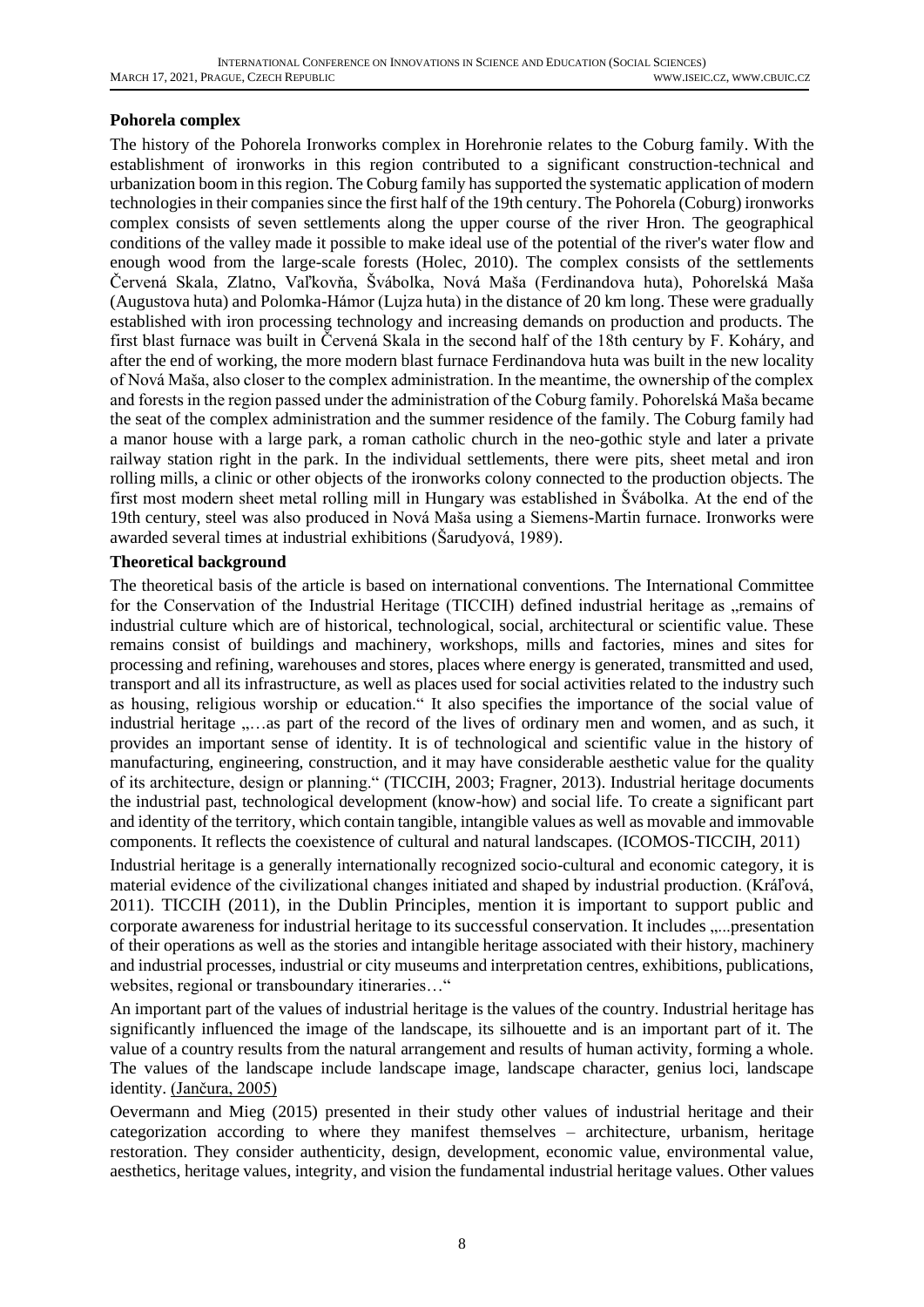mentioned are accessibility, character, appearance, re-use and sensitivity. Approaches to the protection of industrial heritage can be different. They depend on many factors that affect the decision-making, planning and protection process. Heritage regeneration goes hand in hand with planning policy, including spatial planning, protection, regulation, inscription and re-use.

Industrial buildings and areas are often not perceived as a component of the territory, which has cultural and historical values. Their protection, understanding as to the potential or value of the territory is low. Raising awareness and thus increasing the social acceptance of these areas as historical, cultural and aesthetic values of the area can contribute to its preservation and prevent its demolition. Industrial heritage is an important part of our history and the territory at the local, national, and international levels. It is a remnant of industrial activity that documents its activities, social life and technological development. (Mackovičová & Kráľová, 2017)

The natural and cultural heritage is part of the territorial capital and forms the identity of the territory. This wealth offers unique opportunities for territorial development, and its inappropriate use can endanger territorial development. The protection and promotion of cultural and natural heritage and its use as capital is important for long-term sustainable development. At the same time, its use can bring new job opportunities and strengthen recreational functions (Územná agenda 2020, 2011).

Mackovičová (2018) also points to the growing need for the involvement of cultural and thus also industrial heritage: "It is perceived as a potential source for the development of the territory and tourism at the local, national and international level."

She states that good management of the protection of cultural heritage (industrial heritage) lies in its knowledge and understanding. The first phase of the process is about analyzing and defining the locality, history, function, and the broader context of the heritage with the territory. An essential part of heritage analysis is the identification of values - cultural, natural, economic. Another part of the process is the creation of a development policy, which concerns the identification of factors, needs and goals. It is necessary to identify problems and potentials of heritage, create a development policy and prepare plan management. This part forms the core of the strategy. The last phase is the management itself and its implementation and subsequent monitoring and review of the completed plan. Stakeholders (individuals, communities, owners, municipalities ...) play a significant role in the entire planning and decisionmaking process. They can make a significant contribution to identifying and understanding values and their significance. They can also help to better identify problems, perceive them, clarify interests and expectations from heritage protection Mackovičová, 2018)

The management of industrial heritage sites needs rethinking in the context of urban change. The transformation of sites involves two perspectives—heritage conservation and urban development planning (Oevermann and Mieg, 2015). They say ,...increasing demand for re-using industrial heritage sites as a driver of urban economic development."

Mackovičová (2018) further states in her work how territorial capital, which is tied to industrial heritage, can be used in different ways for different functions. It depends on the area itself, the design, the overall condition and many other factors affecting its use. Today, the trend is to use these spaces, at least in the short term, in the form of organizing various events (exhibitions, concerts, conferences, ...), before finding their long-term use. Another possible way of using territorial capital are educational routes. They are becoming an interesting and important educational element of industrial tourism. These thematic routes through industrial heritage serve as an additional service for tourism (Kudela & Lednický, 2002).

Tourism is one of the possibilities for re-use and protection of industrial heritage. It provides new opportunities for his new life and becomes an important basis for the development of tourism (Ćurčić et al., 2015). Tourism can bring new financial resources, social development, the development of trade and services and thus new job opportunities for the city and the country. It is a good opportunity to restore deprived spaces and increase the quality of life (EESC, 2005). Visiting the industrial heritage is becoming an alternative and attractive form of tourism. At present, its popularity is increasing among the public as well as experts. The demand for a visit to these premises is higher, regardless of the nature of the production of architecture. Despite the fact that Slovakia was an industrial power in the time of Hungary, this potential is not used (Stašáková & Kulla, 2016).

#### **State of knowledge**

Although the history of cultural heritage in Horehronie is diverse, the region is dominated by the history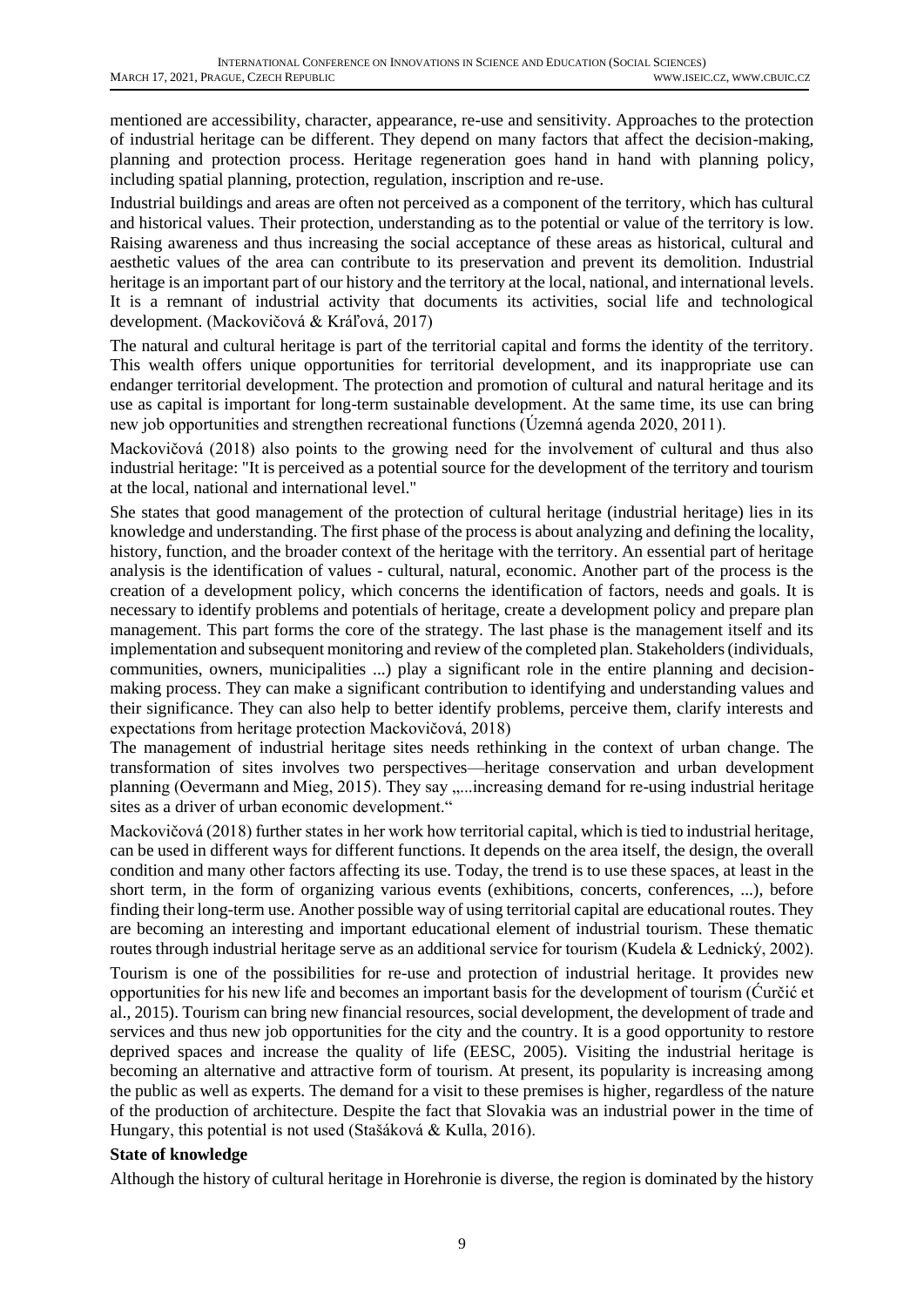of folk traditions and folklore. The topic of iron history in the region is generally given less attention. There is a generally weak awareness of the iron history in the local population in the region. It is completely unknown to the younger generation of the population. The unknown and overlooked objects along the entire route are very different from the villages, where the wooden log architecture of agricultural settlements, whose origin is of a different ethnological character, predominated. These settlements were established only for the equipment of ironworks and were outside the former settlements of Wallachian colonization, which began in the second half of the 15th century as Polomka, Šumiac, Telgárt villages (Alberty, 1982). Only local enthusiasts are familiar with the history of industrial history, even from a socio-historical point of view, or from the technological point of view of iron processing. Architectural and historical knowledge is absent, as the production objects were mostly completely broken down after producing, probably around 1928.

The only publication mapping ironworks sites in Slovakia is a publication by Šarudyová (1989). The author describes the locality of the Pohorela ironworks complex in detail, chronologically presenting a comprehensive picture of ironworks the development of ironworks in Horehronie but describes the individual production sites in terms of technical and technological aspects production and iron production in the course of the 19th century.

Until Belláková (2018), in her publication, observed the architectural and urban image of historical ironworks sites in Slovakia for the first time. In the individual chapters, she describes the specifics of how the technological progress of iron processing architecturally shaped the areas of iron production. In its comprehensive database of mapping and research also list the solved locality in Horehronie. Since her work offers the first cross-sectional view of historical ironworks in Slovakia, the Pohorela ironworks complex does not analyze in more detail. She also states that the literature on the architectural and urban development of historic ironworks in Slovakia is fragmentary and to a large extent, austere. The key starting point for knowledge were historical image documents - photographs, illustrations, and cadastral maps from the 2nd half of the 19th century. Belláková (2018) also mentions the lack of archival material about private ironworks. In the case of the Pohorela complex, the original plans and drawings of producing buildings together with information about the architect are completely abstaining. The Koháry-Coburg Fund in the State archives in Banská Bystrica has not yet been processed and is assumed to contain mainly an economic and accounting agenda. Often insensitive transformation and loss of the original architectural morphology on the buildings occurred gradually over the course of more than 80 years, also on the basis of insufficient legislative protection. The records of industrial heritage in Horehronie have not been updated at all since the 1970s. In recent years, the buildings in Horehronie (including the national cultural monument) have lost their original values and elements due to insufficient interest from the monument authority. At present, four buildings from the entire iron complex are registered on the national cultural monument list. At the same time, there are still discrepancies in the records regarding the accuracy of parcel numbers and the objects themselves, which Belláková (2018) also pointed out during the research. Only in the last two years is a new database being processed, which tries to record the state of industrial heritage in Slovakia in detail. Based on the mapped preserved architectural and historical values in the solved locality, there is the potential to be protected far more historical objects. These are mostly residential houses of the gambling colony, warehouses or water raceways. The individual settlements excel in terms of architecture and history and in terms of urban and compositional values; therefore, industrial heritage sites should also be more territorially protected. In such a case, the settlement of Nová Maša stands out, the revitalization of which was dealt with in the past by a diploma thesis prepared at the Faculty of Architecture of the Slovak University of Technology in Bratislava.

In most cases, these sites are located in the unique environment of national parks, which bring the industrial heritage the potential for tourism development. An inseparable part of the Pohorela ironworks complex is the natural, cultural heritage of the Low Tatras and Muranska planina national parks in which it lies. Stašáková and Kulla (2016) in their article, describe the importance of industrial heritage for the development of tourism in Slovakia, where they identified the region as an area with insufficient potential for tourism development.

According to them, the industrial monuments in this locality are doomed to extinction. Paradoxically, most industrial heritage monuments are located in the Banská Bystrica Region, which also includes Horehronie. They also further explain that technical monuments need to be integrated into the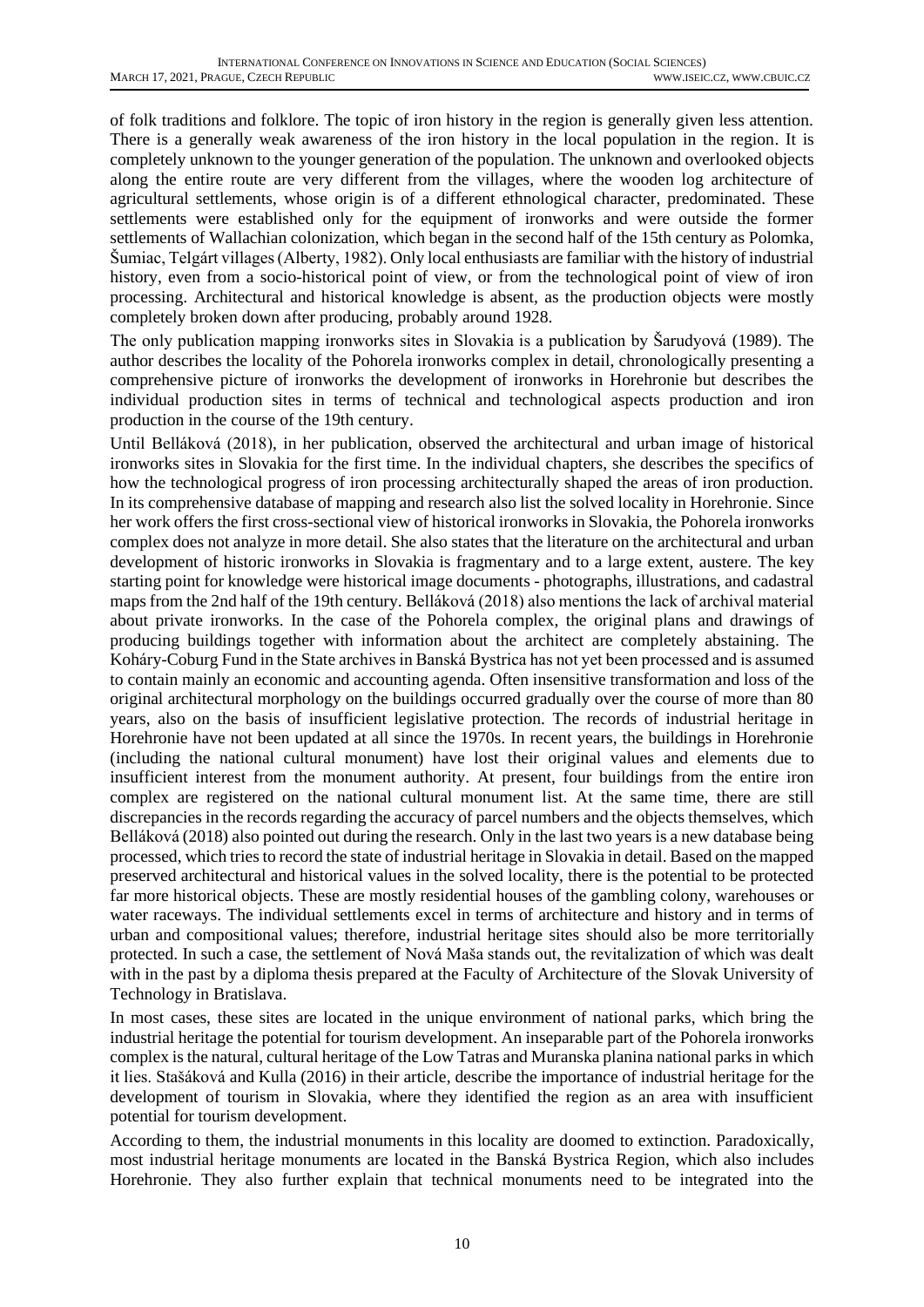development of tourism as a new product - thematic routes to monuments.

The most famous sightseeing route of industrial heritage in Slovakia has become the "Slovak Mining Route" connecting mining towns and localities in Slovakia, which presents rich mining heritage. The aim of the route was to increase awareness of our industrial mining heritage and protect it and increase tourism in these regions. This route includes 7 regions, including Horehronie (Weis, 2007). Another important route is the "Slovak Iron Route", which connects the sites of former iron ore mining, production and processing of iron and other metals and is divided into three basic circuits divided on the basis of regions. This sightseeing route has become part of the Central European Railway (Mitteleuropäische Eisenstrasse MEES). The Slovak Iron Route, connected with industrial history, includes a part of Pohorela complex and provides informations about cast-iron crosses and cast-iron memorial situated in the Horehronie region. (Železna cesta, 2021). An important achievement from around the world is the IBA Emscher Park project (Die Internationale Bauaustellung Emscher Park), which aimed to develop tourism in the Ruhr area in conjunction with the extensive regeneration of a devastated industrial area. Institutions and bodies have supported this vision from the local government level to the initiative of the Federal Government of Germany and the European Union. The idea of a post-industrial journey through the Ruhr has developed into the EU-funded "European Route of Industrial Heritage (ERIH)" project. It is a network of Europe's most important industrial monuments. Regions, cities and places promoting industrial history as an attraction for tourism The system of this European industrial heritage route is based on 94 of Europe's most important industrial monuments, anchor points in 13 European countries, 19 regional routes in 8 European countries (Belgium, France, the Netherlands, Germany, Poland, Austria, Spain and the United Kingdom) and 13 European thematic routes (e.g. mining, manufacturing, energy, ...). ERIH connects a total of more than a thousand facilities in 43 regions of Europe. 12 sites in this project, including one located in Horehronie - Čierny Hron Forestry Railway. (Erih.net, 2021).

An example of a way and purpose of using heritage locally and regionally tourism connected with the history of the Industrial Revolution and perceived as one of the most valuable heritage sites of this kind in Europe is The Iron Bridge Gorge Site (Cudny, 2017). Where the first meeting on the protection of industrial heritage took place in 1973. The conference aimed to draw attention to the threat and demise of many factories (TICCIH, 2003).

| Figure 1: Swot zanalyze of the Pohorela ironworks complex and Horehronie region |                                |                               |                            |
|---------------------------------------------------------------------------------|--------------------------------|-------------------------------|----------------------------|
| strengths                                                                       | <b>Weaknesses</b>              | opportunities                 | threats                    |
| <b>Traffic connection</b>                                                       | <b>Civic amenities</b>         | <b>Tourism development</b>    | Loss of historical objects |
| Route $I$ ./66                                                                  |                                |                               | and architectural values   |
|                                                                                 | Unattractive village           | Raising awareness about       | Loss of authenticity due   |
| Flow of the villages                                                            |                                | the industrial history        | to inappropriate access to |
|                                                                                 |                                |                               | restoration                |
| <b>Historical importance</b>                                                    | <b>Ignorance of historical</b> | <b>Strengthen identity of</b> | Weak education about the   |
|                                                                                 | value                          | region Horehronie             | history                    |
| Authentic state                                                                 | Absence of archives data       | <b>Attractivity of region</b> | insufficient legislative   |
|                                                                                 |                                | for businesses entities       | protection                 |
| Property relations                                                              | No professional                | Cooperation of local          |                            |
|                                                                                 | historical research            | governments                   |                            |
| Close to national parks                                                         | Not suitable rebuilding        | <b>Connection to cycle</b>    |                            |
| Muránska planina, Low                                                           |                                | routes and walks              |                            |
| Tatras, Slovak Paradise                                                         |                                |                               |                            |
| Kráľova Hoľa                                                                    | Neglected care                 | Thematic events               |                            |
| Highest cycled point in                                                         |                                |                               |                            |
| middle Europe                                                                   |                                |                               |                            |
|                                                                                 | Weak railway transport         |                               |                            |
| Source: Autor                                                                   |                                |                               |                            |

#### **Data and Methodology**

Research processing can be perceived on several levels. The main one is to examine the overall picture of the complex, its development and relative functional connections of individual settlements, comparison of the historical and current state, observation and recording of architectural morphology and similarities or differences with the architecture of other municipalities in the region. Another was the analysis and examination of urban and architectural values of the production center on the route -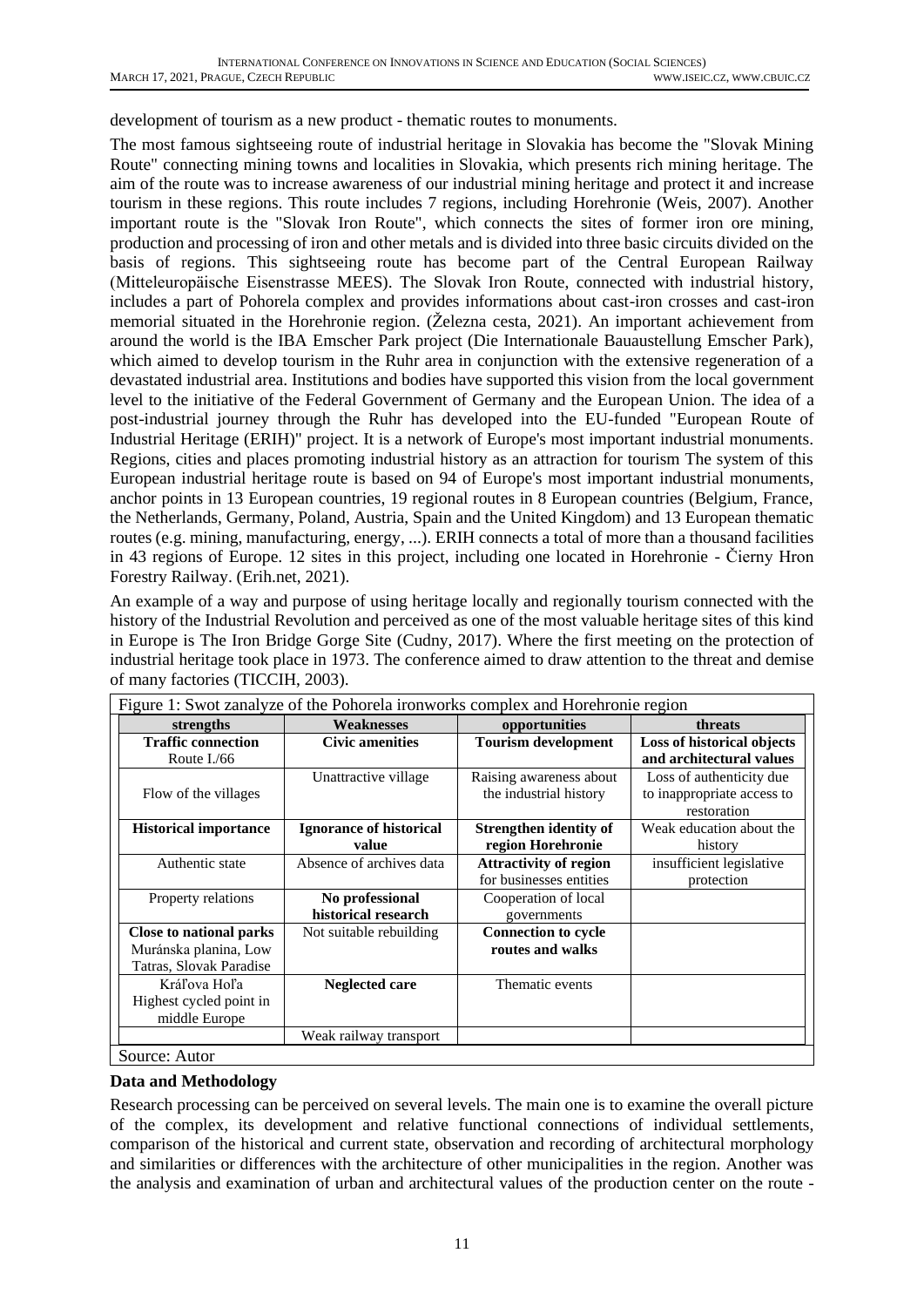Nová Maša, which contains the most preserved historical buildings and elements forming a unified historical production area. Last is the knowledge of the residential and administrative center of the whole complex Pohorelská Maša together with its historical park. During the elaboration of the topic of the Pohorela ironworks complex, several research methods were used, including direct observation during field research as well as interviews with local residents and persons who are actively involved in the topic in the locality. Furthermore, there was a significant search of available literature and internet resources from the history of the industrial heritage of the locality, the values of industrial heritage, heritage protection, sustainable development and tourism, or research in the archives. The situation from the historical maps was then compared with the current cadastral maps, and the findings were further personally checked in the locality by our own field research and observation, recording the current state and construction changes. Although there are significant material remains of industrial heritage and listed buildings in the locality, no archaeological and historical research was carried out in the locality until 2020; therefore, the research was based only on our own analyzes. The Dublin Principles and the Industrial Heritage Charter already describe that identification, documentation, and research are essential steps in restoring and preserving industrial sites. "Researching and documenting industrial structures, sites, landscapes and the related machinery, equipment, records or intangible aspects is essential to their identification, conservation, and the appreciation of their heritage significance and value." (ICOMOS-TICCIH, 2011).

Consideration was given to comparing similar interventions and were looking for revitalization are good examples. However, where the results of the revitalization of industrial areas are favorable in the locality and region, such as the Ruhr in Germany or Dolní Vítkovice in Bohemia. They are significantly larger scale and have greater character and extend to a much larger area, with the fact that these industrial areas were adapted to the new function shortly after the end of production. No comparable example of small ironworks was found, where, after a similar time lag, production began with revitalization processes that brought improvements in the socio-economic area to the site.

The contribution of this work is that the solution area consists of the pieces and their small individual value we added to the revitalization and development process as a whole. An example of the location of Železniki in Slovenia, with ironworking heritage from the mid-14th to the early 20th century, shows how technical heritage's historical architecture can cultivate the environment. The protection of the monument began in 1941 here. In Selška valley is a blast furnace 21 - meters high where hand-forged nails were made. The furnace stands on the square located in the old part of Železniki along the river Selška Sora. In the direct vicinity of the blast furnace is the Železniki Museum nestled in the mighty two-storey ironworker´s house, in which the rich technical heritage of Železniki is presented from 1969. Despite the fact that few manufacturing architectural objects, so the furnace itself, which is the only evidence of industrial production and is an important symbol of the region, creates opportunities for cultural and social events in the square near the furnace. The Iron Smelting Festival is held here every year. As conservation of one artifact - a blast furnace with the revitalization of the surrounding environment to the town, it intensified life in the locality and create opportunities for social and economic development (Muzej Železniki, 2018).

#### **The Results of activities in the region**

In addition to the activities of local enthusiasts and associations presenting the topic of iron history in Slovakia and the mentioned publication by Belláková (2018), the interest in protecting this industrial heritage was also supported by the diploma thesis of the revitalization of Ferdinand's huta in Nová Maša made in 2019 at the Faculty of Architecture of the Slovak University of Technology in Bratislava. The object of the ruin was entered in the list of national cultural monuments in the 50s of the 20th century, and its condition was last registered in 1972 as very bad with the need for reconstruction. The work aroused interest in the restoration of the ruin among the owner of the monument and the monument authority and stimulated the interest of the Banská Bystrica self-governing region itself. Thanks to the efforts of the owner and several volunteers, the very first archaeological and historical research were carried out in the locality. Furthermore, it is planned to preserve the monument, revitalize its surroundings, and involve it in life in the region. During 2019, the goal arose to create cooperation between the regional tourism organization and the regional development agency, local governments and other enthusiasts to support the idea of saving this overlooked cultural heritage. It held several initiation meetings presenting the importance and potential of this industrial heritage in the region, and in 2019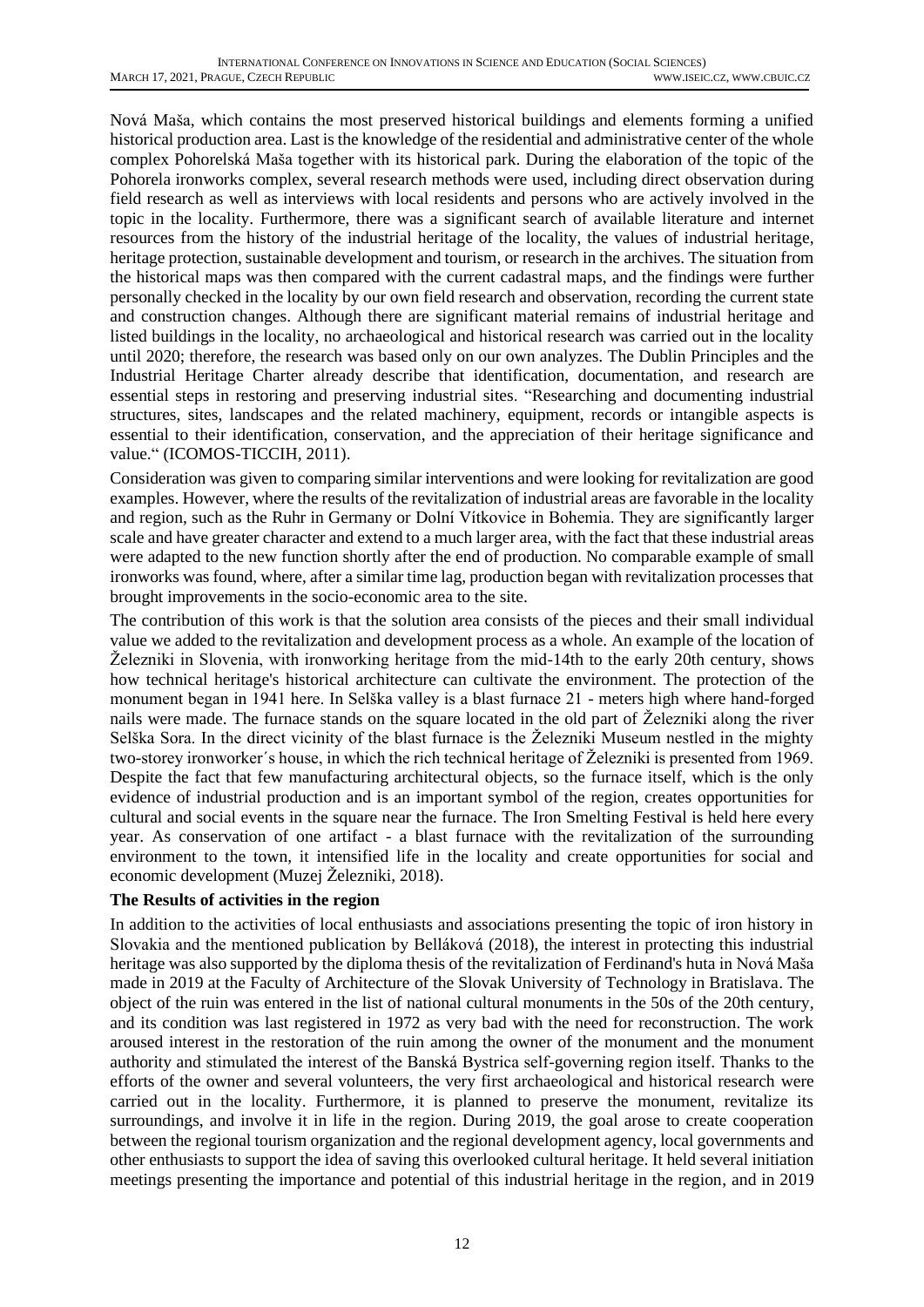the regional tourism organization, in cooperation with the Horehronie Museum and with the financial support of the Banská Bystrica self-governing region, initiated a comprehensive study of The Coburg Ironworks Route Across Horehronie as ideas cultural route and product for the development of tourism in the region (Kupec Architekti, 2019). The visions of perspectives brought by this project were taken by several entities, led by the regional tourism organization, local self-government or institutions of local museums. The study provides an overview of the current state of the preserved industrial, architectural heritage in individual localities, identifies specifically preserved objects of production and non-production character, remnants of production objects and connections to the existing transport and tourist and cycling network. It focuses in more detail on Pohorelská Maša - as the center of the route, which played the central management and representation function of the complex in the past. Work in three parts solves:

- mapping of sites of the whole complex,
- proposal for revitalization of the park in Pohorelská Maša,
- the concept of using the Coburg manor in Pohorelská Maša.

The study proposes the marking of the route with road information boards for visitors to the region along the main traffic route and identifies specific places for the placement of boards with detailed information about the history of the building. Comprehensive consideration is being given to connecting the center - Pohorelská Maša - with other localities on the route in terms of functionality and communication, following the development of tourism in two neighboring national parks. The individual places and objects with their proposed functions refer to the history of Coburg (educational park, Coburg Museum, Museum of Metallurgy), but also offer space for absent civic amenities (accommodation, gastronomy). They also create spaces for educational and cultural activities (creative workshops, outposts, craft workshops). This would create new job opportunities for local people and attract the public from the wider area to the region. The study creates a basic basis for gradual staged involvement in the development of Horehronie within tourism, a possible connection with the surrounding regions of Spiš and Gemer, with localities of business activities of the Coburg family (Aschenbrierová, 2020). Other important places of connection of this cultural route are in Predná Hora and Jelšava. Subsequently, thanks to this work, several presentations of The Coburg Ironworks Route project were made for stakeholders and the first pilot information tours along the route, which were accompanied by the initiators themselves. These brought a positive response and stimulated cooperation at the international level in Vienna and Coburg. The topic also attracted the attention of the Faculty of Economics of the Matej Bel University in Banská Bystrica. It became the basis for the elaboration of a diploma thesis in the field of tourism with a focus on management of cultural routes in Slovakia. Based on the identified elements, the author created a suitable business model of the cultural route of the Coburg Ironworks Route Across Horehronie. At the same time, the author supplemented her research with a method of sociological questioning in the form of a questionnaire, which significantly contributed to the current knowledge of the level of awareness and the relationship of local people to this industrial heritage. 25% of respondents expressed an interest in cooperating in the creation of a cultural route (Fiľová, 2021).

The whole initiative has also aroused the interest of other owners of historic buildings along the route who are interested in participating in the project and the historic buildings they own or inhabit, restore and revitalize. As Fiľová (2021) also states, communication between the creators and the public is important for improving the creation of the entire project. In 2021, the initiators of the idea with other volunteers founded the civic association "Coburg in Slovakia" and their own website coburgovci.sk, which will cover the entire project in several ways. The goals of this non-profit organization are to support the building of strategic partnerships and interest groups in the region, participation in saving this cultural heritage through finding financial resources, creating and implementing educational and advisory activities, increasing civic awareness and participation in Horehronie, Gemer and Spiš region. Furthermore, support for community organization and activities for the development of local communities, participation in reducing unemployment and improving the quality of life in the region, cooperation with local craftsmen and regional producers for thematic workshops in historical objects, cooperation with other national and international organizations and working in the field of protection and the restoration of historic industrial architecture. Organizing or participating in lectures and workshops in terms of spreading awareness about the history and importance of the cultural heritage of industrial architecture. An important milestone for preserving and visibility this overlooked industrial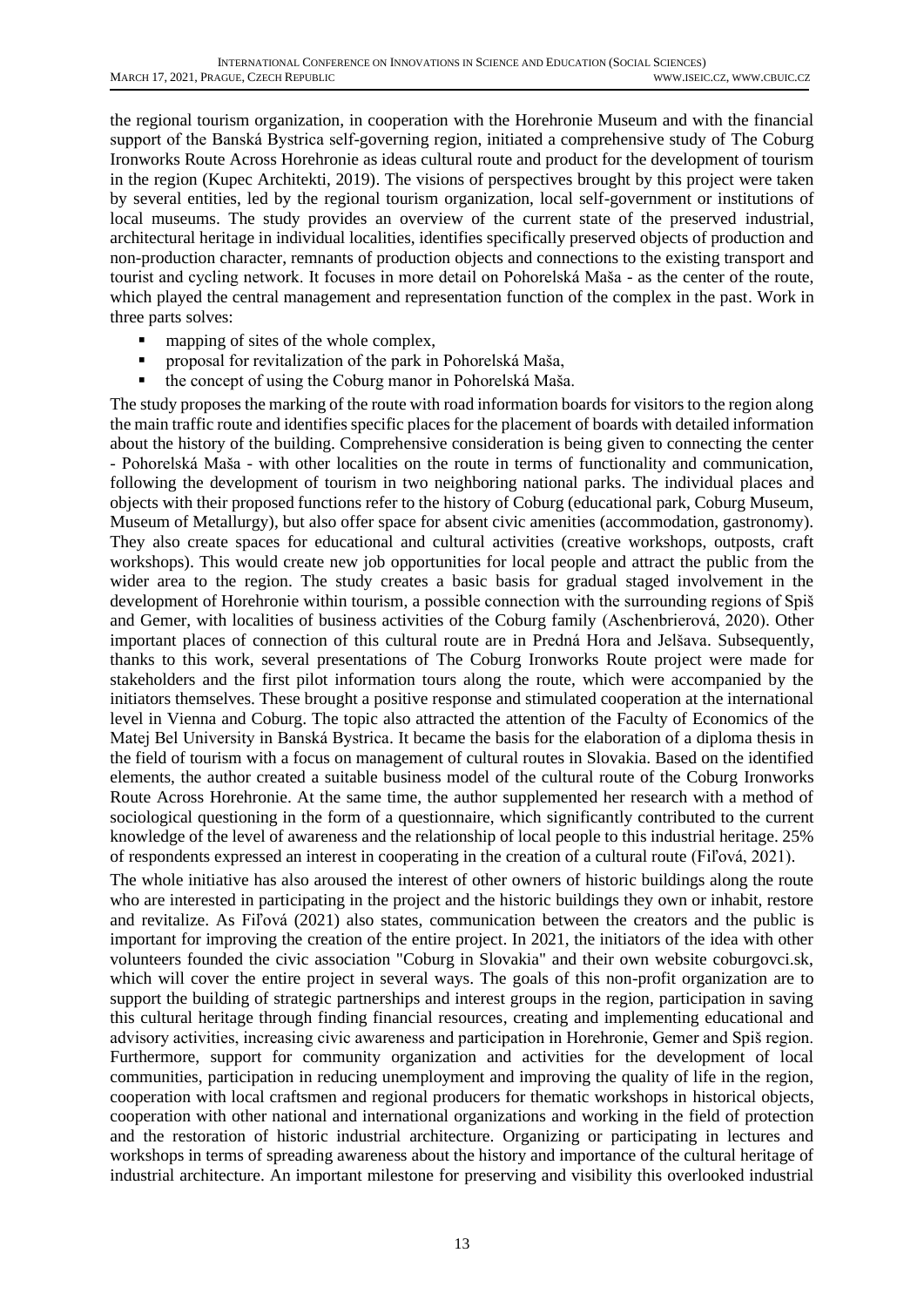heritage is that it was included in the strategic planning document of the Banská Bystrica self-governing region in the integrated territorial strategy for 2021-2027 as a topic of financial support from the European Structural Funds. It will be an investment to achieve the greatest possible effect for the development of the territory. The topic of industrial heritage in Horehronie and its development in the field of tourism has been included in the list of key development areas (Banskobystrický samosprávny kraj, 2021).

#### **Conclusion**

Through the cooperation of several entities and institutions and participatory activities with the public and residents, the industrial architecture of the ironworks complex can contribute to strengthening the cultural and social identity of Horehronie. Systematic revitalization and presentation have the prerequisites to contribute to the competitiveness of the region and support its social and economic development.

The aim of the work was to show how the Coburg ironworks route may contribute by raising awareness of the industrial history in the region and the values of the industrial heritage. By pointing out the potentials of possible economic use and thinking about involvement in the development of tourism, the frequent prejudices of the society against this group of cultural heritage can be erased. Despite the lack of archival and professional knowledge, years of overlooked industrial heritage may be integrated into life in the region and may have a significant influence on the local development. By raising awareness of the history, values and potentials of possible uses, the frequent prejudices of society against industrial architecture can be erased and involved in the programs and help the region to develop. Above all, with a sensitive and systematic approach, it is important to pay attention to preserving the values of the original, which can strengthen the local identity. Focusing on the restoration of the preserved industrial heritage, its revitalization in relation to the environment with a characteristic landscape relief and nature, which can increase the interest of society and especially the quality of life in the region.

The aim of the research was to verify the qualities of historical architecture and whether the objects of industrial heritage can be actively involved in the revitalization process of society in the region. Positive social and economic effects of heritage revitalization in the local context are thus dependent on the involvement of the local community. The material presented does not complete the theoretical and practical aspects of the considered issues, but it reflects the positive changes that took place after pointing out the importance of saving the architecture and the social interest in participating in activities related to its revitalization. At the same time, it is necessary to monitor the area in the future and record changes and impacts on the region in the case of traffic and gradually evaluate how these activities revive the region and as interest in traffic and job opportunities increases. Appropriately chosen proposed function and attentive approach to the restoration and presentation of the several historical objects and localities of this industrial heritage, the currently overlooked area in the region along the main road can become an interesting cultural and social place strengthening the region's identity, its competitiveness, as well as to improve the socio-economic conditions of its inhabitants.

#### **References**

Alberty, J. (1982). P*ohorelské železiarne (1807-1826)* [Pohorelá ironworks (1807-1826)]. Martin: Vydavateľstvo Osveta. 5- 12.

Aschenbrierová, V. (2020). *Potenciál zaniknutých historických urbanistických štruktúr v kontexte rozvoja regiónu* [The potencial of extinct historic urban structures in the context of the development of the region]. In Bardkontakt 2020: Zborník z konferencie s medzinárodnou účasťou. Bardejov: Mesto Bardejov. 120-129.

Banskobystrický samosprávny kraj (2021) Integrovaná územná stratégia BBSK na roky 2021-2027. [Integrated strategy of Banská Bystrica Self-Governing Region 2021-2027]. Retrieved from

[https://www.bbsk.sk/%C3%9Arad/Organiza%C4%8Dn%C3%A9jednotky%C3%9AraduBBSK/Oddeleniestrat%C3%A9gi%](https://www.bbsk.sk/%C3%9Arad/Organiza%C4%8Dn%C3%A9jednotky%C3%9AraduBBSK/Oddeleniestrat%C3%A9gi%C3%ADaanal%C3%BDz/Integrovan%C3%A1%C3%BAzemn%C3%A1strat%C3%A9giaBBSKnaroky2021-2027.aspx) [C3%ADaanal%C3%BDz/Integrovan%C3%A1%C3%BAzemn%C3%A1strat%C3%A9giaBBSKnaroky2021-2027.aspx](https://www.bbsk.sk/%C3%9Arad/Organiza%C4%8Dn%C3%A9jednotky%C3%9AraduBBSK/Oddeleniestrat%C3%A9gi%C3%ADaanal%C3%BDz/Integrovan%C3%A1%C3%BAzemn%C3%A1strat%C3%A9giaBBSKnaroky2021-2027.aspx)

Belláková, E. (2018). *Architektúra historických železiarní na Slovensku 1815-1948*. [Architecture of historic iron works in Slovakia 1815-1948]. Bratislava: Eurostav.

Cudny W. (2017). *The Ironbridge Gorge Heritage Site and its local and regional functions*. In: Chodkowska-Miszczuk, J. and Szymańska, D. editors, *Bulletin of Geography. Socio-economic Series,* No. 36, Toruń: Nicolaus Copernicus University. 61–75.

Ćurčić, N., Garača, V., Vukosav, S., Bradič, M. (2015). Regeneration of Industrial Heritage in Terms of Sustainable Tourism Development. Retrieved from [http://dx.doi.org/10.18509/GBP.2015.60. 471-478](http://dx.doi.org/10.18509/GBP.2015.60.%20471-478)